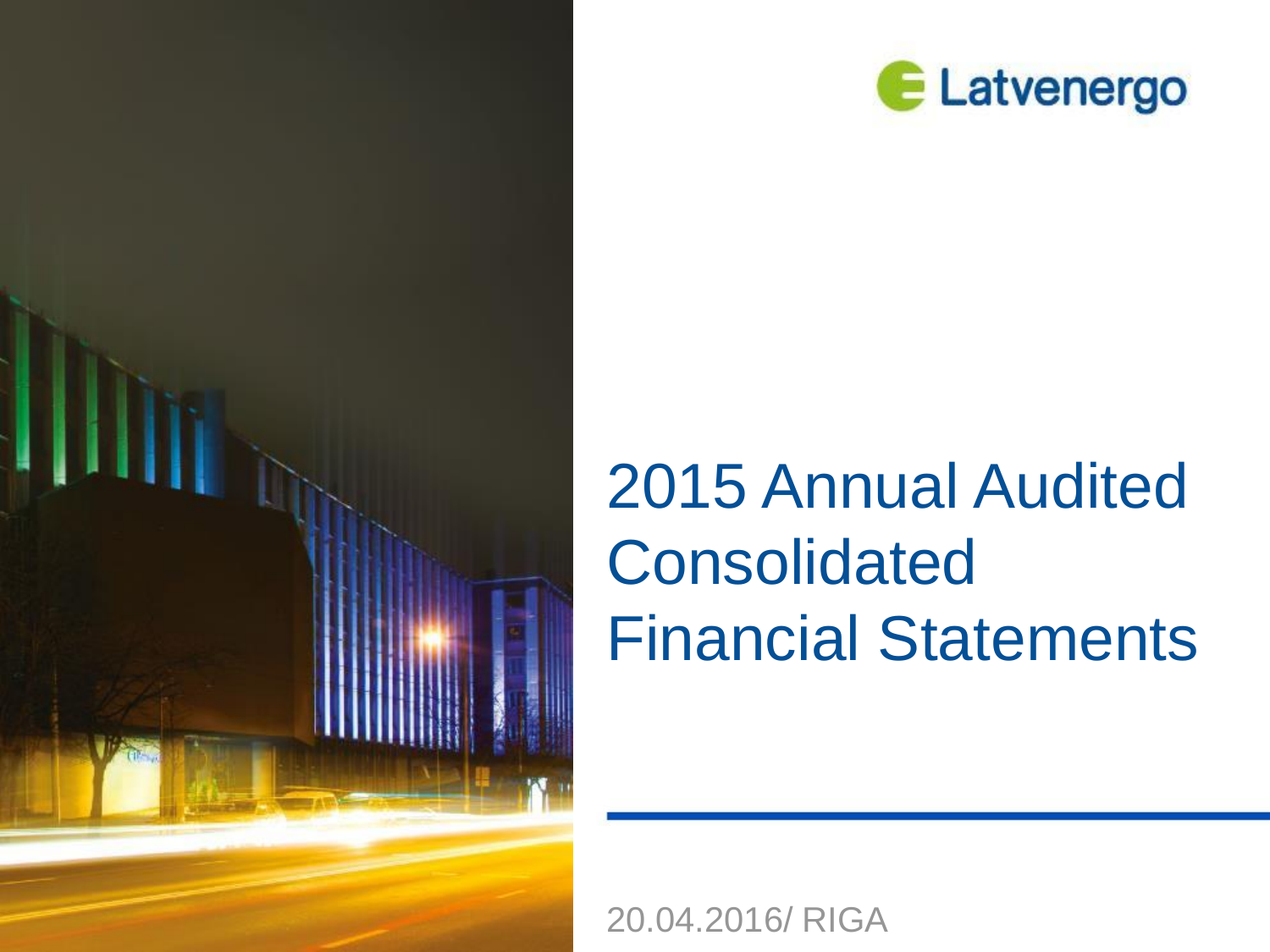## **Disclaimer**

This presentation and any materials distributed or made available in connection herewith (collectively, the "presentation") have been prepared by Latvenergo AS (the "Company") solely for your use and benefit for information purposes only. By accessing, downloading, reading or otherwise making available to yourself any content of the presentation, in whole or in part, you hereby agree to be bound by the following limitations and accept the terms and conditions as set out below.

You are only authorized to view, print and retain a copy of the presentation solely for your own use. No information contained in the presentation may be copied, photocopied, duplicated, reproduced, passed on, redistributed, published, exhibited or the contents otherwise divulged, released or disseminated, directly or indirectly, in whole or in part, in any form by any means and for any purpose to any other person than your directors, officers, employees or those persons retained to advise you, who agree to be bound by the limitations set out herein.

The presentation does not constitute or form part of, and should not be construed as, an offer, solicitation or invitation to subscribe for, underwrite or otherwise acquire, any securities of the Company or any member of its group nor should it or any part of it form the basis of, or be relied on in connection with, any contract to purchase or subscribe for any securities of the Company or any member of its group, nor shall it or any part of it form the basis of or be relied on in connection with any contract or commitment whatsoever. Any person considering the purchase of any securities of the Company must inform himself or herself independently before taking any investment decision. The presentation has been provided to you solely for your information and background and is subject to amendment. Further, the information in this presentation has been compiled based on information from a number of sources and reflects prevailing conditions as of its date, which are subject to change.

The information in this presentation is subject to verification, completion and change without notice and the Company is not under any obligation to update or keep current the information contained herein. Accordingly, no representation or warranty, express or implied, is made or given by or on behalf of the Company or any of its respective members, directors, officers or employees or any other person as to the accuracy, completeness or fairness of the information or opinions contained in this presentation, and any reliance you place on such information or opinions will be at your sole risk. Neither the Company nor any of its respective members, directors, officers or employees nor any other person accepts any liability whatsoever for any loss howsoever arising from any use of this presentation or its contents or otherwise arising in connection therewith.

This presentation includes "forward-looking statements," which include all statements other than statements of historical facts, including, without limitation, any statements preceded by, followed by or that include the words "targets," "believes," "expects," "aims," "intends," "will," "may," "anticipates," "would," "plans," "could" or similar expressions or the negative thereof. Such forward-looking statements involve known and unknown risks, uncertainties and other important factors beyond the Company's control that could cause the actual results, performance or achievements of the Company to be materially different from future results, performance or achievements expressed or implied by such forward-looking statements. Such forward-looking statements are based on numerous assumptions regarding the Company's present and future business strategies and the environment in which the Company will operate in the future. By their nature, forward-looking statements involve risks and uncertainties because they relate to events and depend on circumstances that may or may not occur in the future. Accordingly, any reliance you place on such forward-looking statements will be at your sole risk. These forward-looking statements speak only as at the date as of which they are made. Past performance of the Company cannot be relied on as a guide to future performance. No statement in this presentation is intended to be a profit forecast.

This presentation is not directed to, or intended for distribution to or use by, any person or entity that is a citizen or resident or located in any locality, state, country or other jurisdiction where such distribution, publication, availability or use would be contrary to law or regulation or which would require any registration or licensing within such jurisdiction.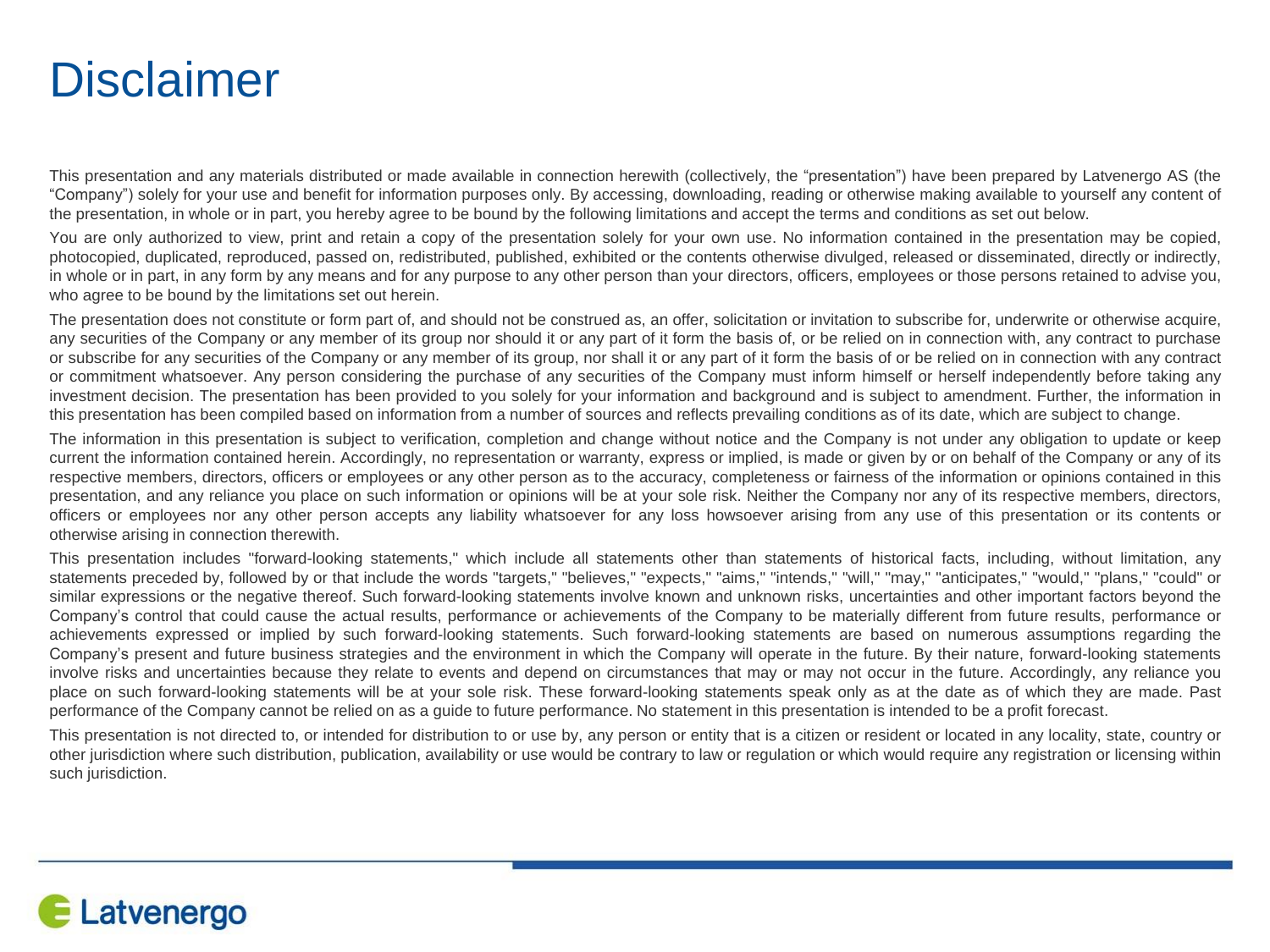## Electricity price decreased in the Nordics and the Baltics

#### Low electricity price Main facts – 2015



#### Unusually low water inflow in the Daugava River



- Nord Pool price decreased by 17% in Estonia and by 18% Finland (31.1 EUR/MWh and 29.7 EUR/MWh respectively) and by 16% in Latvia/Lithuania\* (41.8 EUR/MWh)
- ь Electricity price decrease was determined by increased generation of hydropower in the Nordics and lower coal prices
- ▶ Transmission system capacity shortage determines price differences between the Latvia/Lithuania and Estonia bidding areas
- $\blacktriangleright$ Natural gas price in Latvia decreased by 15% reaching 30.4 EUR/MWh
- $\blacktriangleright$ Similarly to 2014, water inflow in the Daugava River in 2015 unusually low – the lowest since 1976.

\* In 2015, electricity prices in the Latvia and Lithuania bidding areas were equal 99% hours.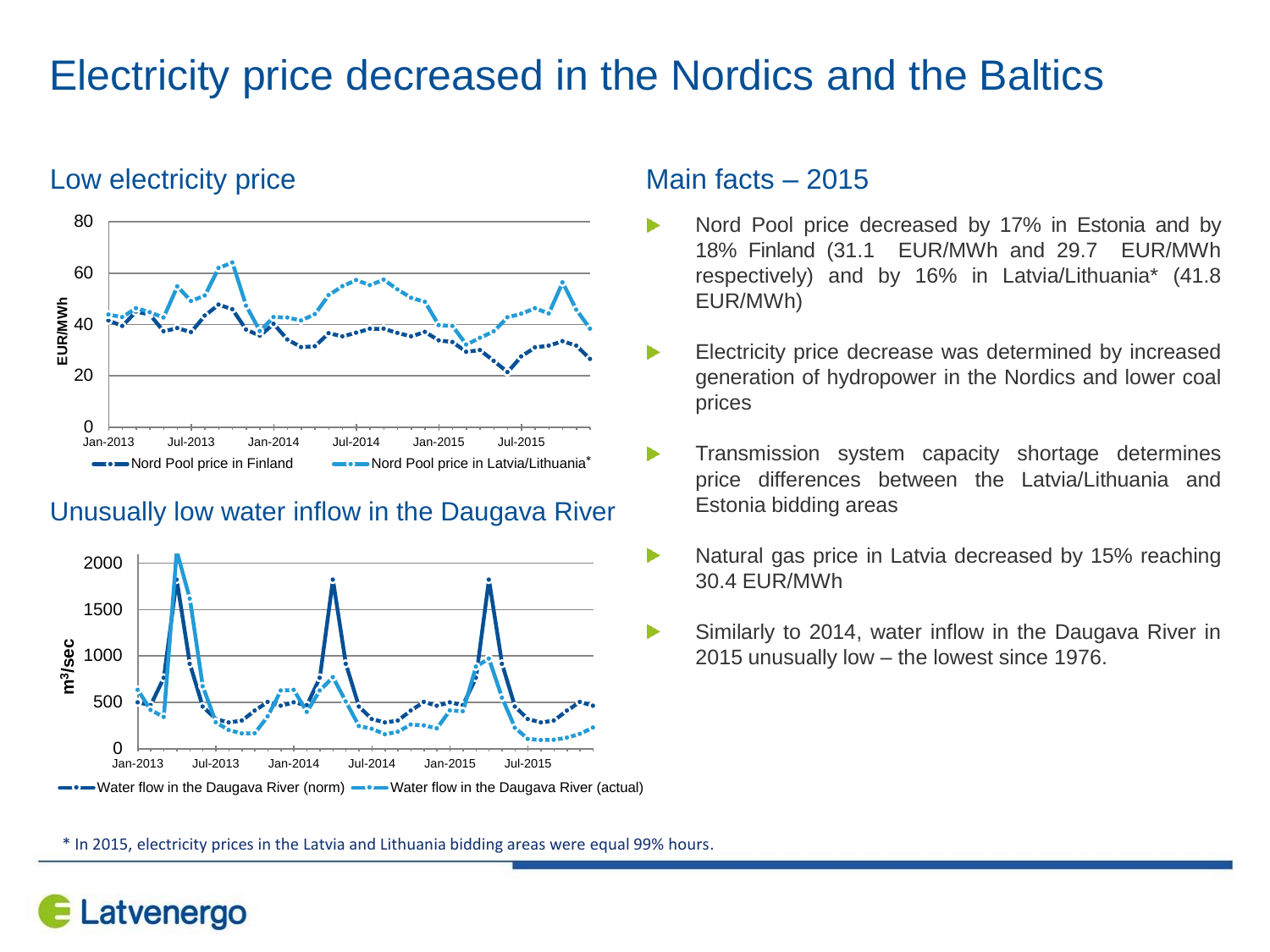# Key Financial Figures









### EBITDA Investments



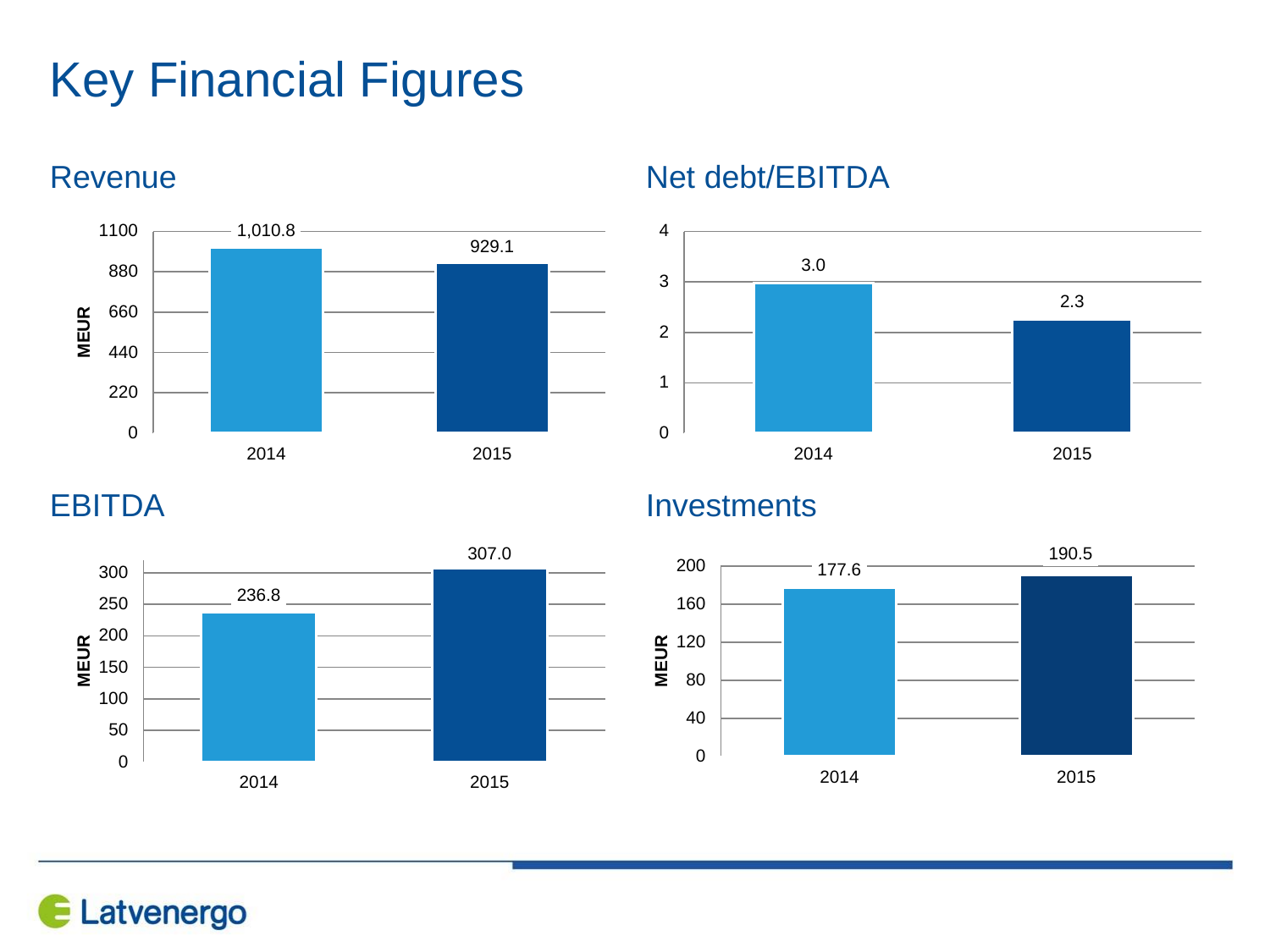# EBITDA of the Group has increased



### Revenue dynamics by segments EBITDA reached 307.0 MEUR

### EBITDA dynamics by segments EBITDA weight by segments



- The results were positively impacted by electricity market opening for households in Latvia and by lower electricity and natural gas prices
- $\blacktriangleright$ Lower revenue in generation and supply segment mandatory procurement PSO fee revenues are no longer recognised in the revenue of the Group\*
- EBITDA margin 33% (2014: 23%)  $\blacktriangleright$



\* Along with Enerģijas publiskais tirgotājs AS entrance into operation as of 1 April 2014, mandatory procurement PSO fee revenues are not recognised in the revenue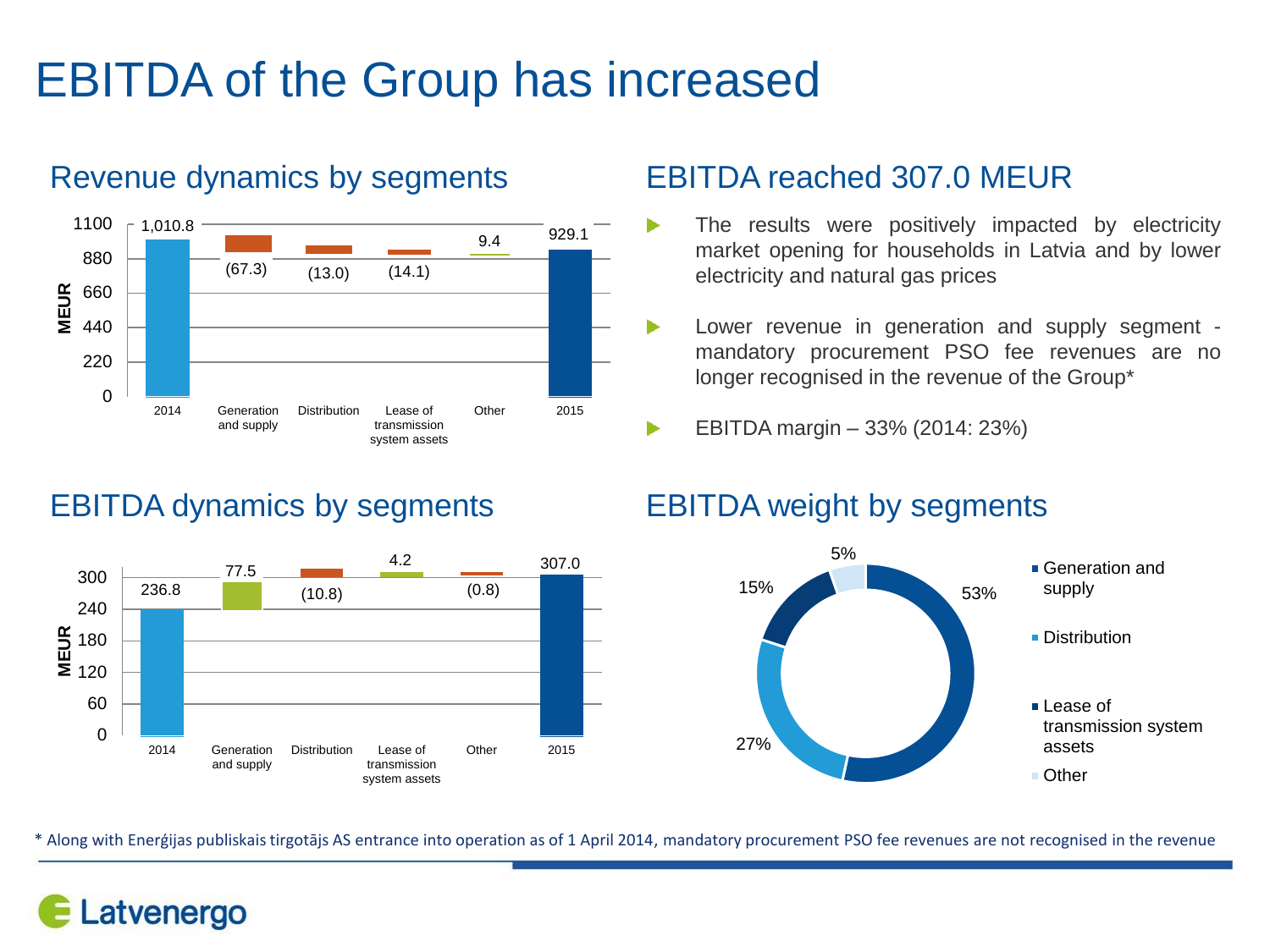# Generation and supply





### Segment revenue and EBITDA The largest segment of the Group

- The results of the segment were positively impacted by ь the opening of electricity market in Latvia and by lower electricity and natural gas prices. In 2015, lost revenues due to electricity supply at the regulated tariff were 48.2 MEUR
- The results of the segment were negatively impacted by  $\blacktriangleright$ 6% lower amount of power generated at the Daugava **HPPs**
- Lower revenue mandatory procurement PSO fee  $\blacktriangleright$ revenues are no longer recognised in the revenue of the Group\*

\* Along with Enerģijas publiskais tirgotājs AS entrance into operation as of 1 April 2014, mandatory procurement PSO fee revenues are not recognised in the revenue

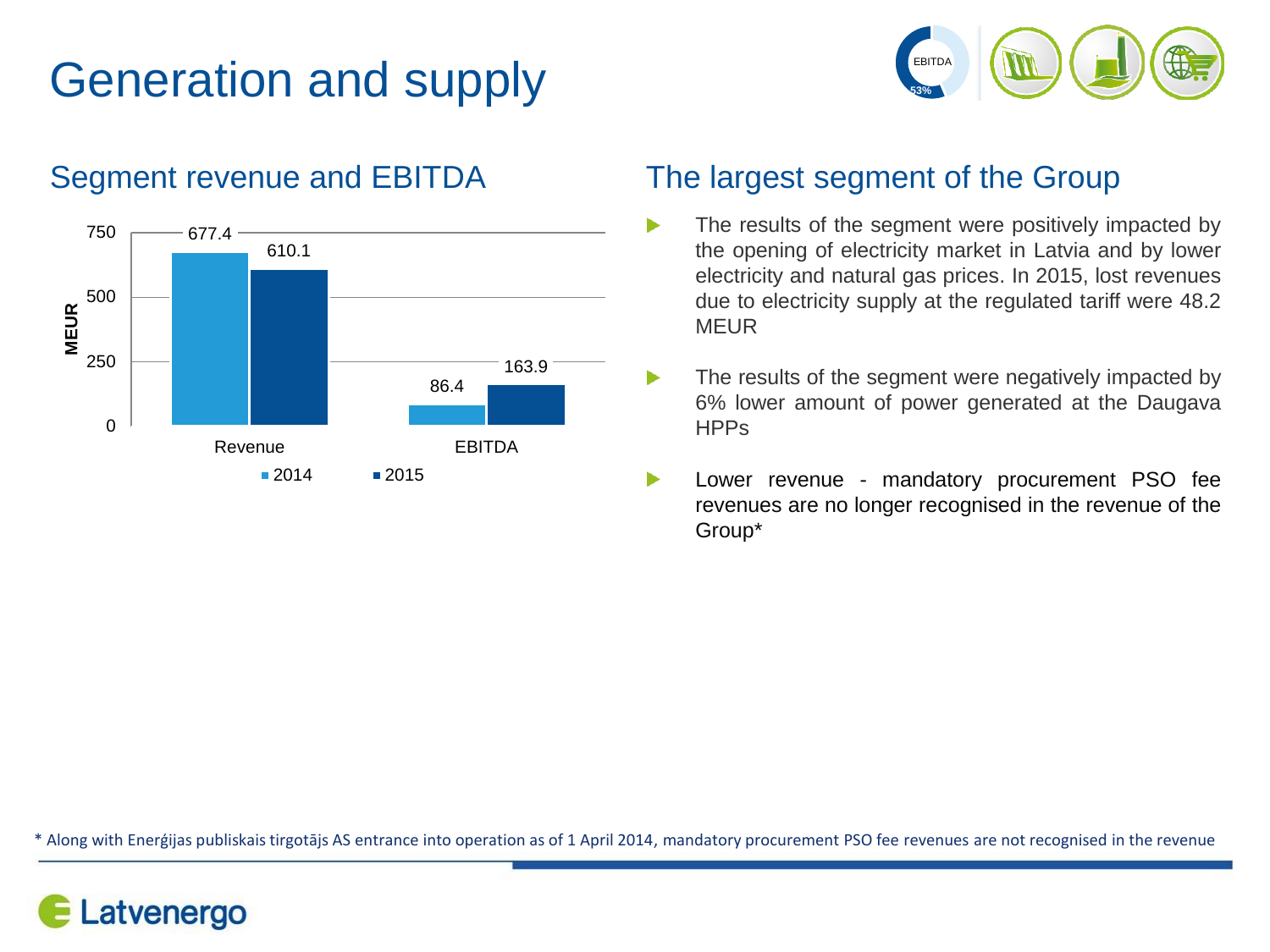## *Elektrum* – the most purchased electricity products in the Baltics



#### Retail electricity supply **Focused** and successful operations in the market

- The number of business clients in Estonia and Lithuania was increased by about 33%
- $\blacktriangleright$ Retail electricity supply in neighbouring countries reached 2,539 GWh, which is more than 40% higher than the amount provided by competing electricity suppliers in Latvia
- $\blacktriangleright$ Electricity market is open for households in Latvia as of 1 January 2015
- $\blacktriangleright$ In 2015, the majority of household customers have chosen to keep Latvenergo as their electricity supplier
- $\blacktriangleright$ Latvenergo Group's electricity trading brand's *Elektrum* products are tailored to customer needs

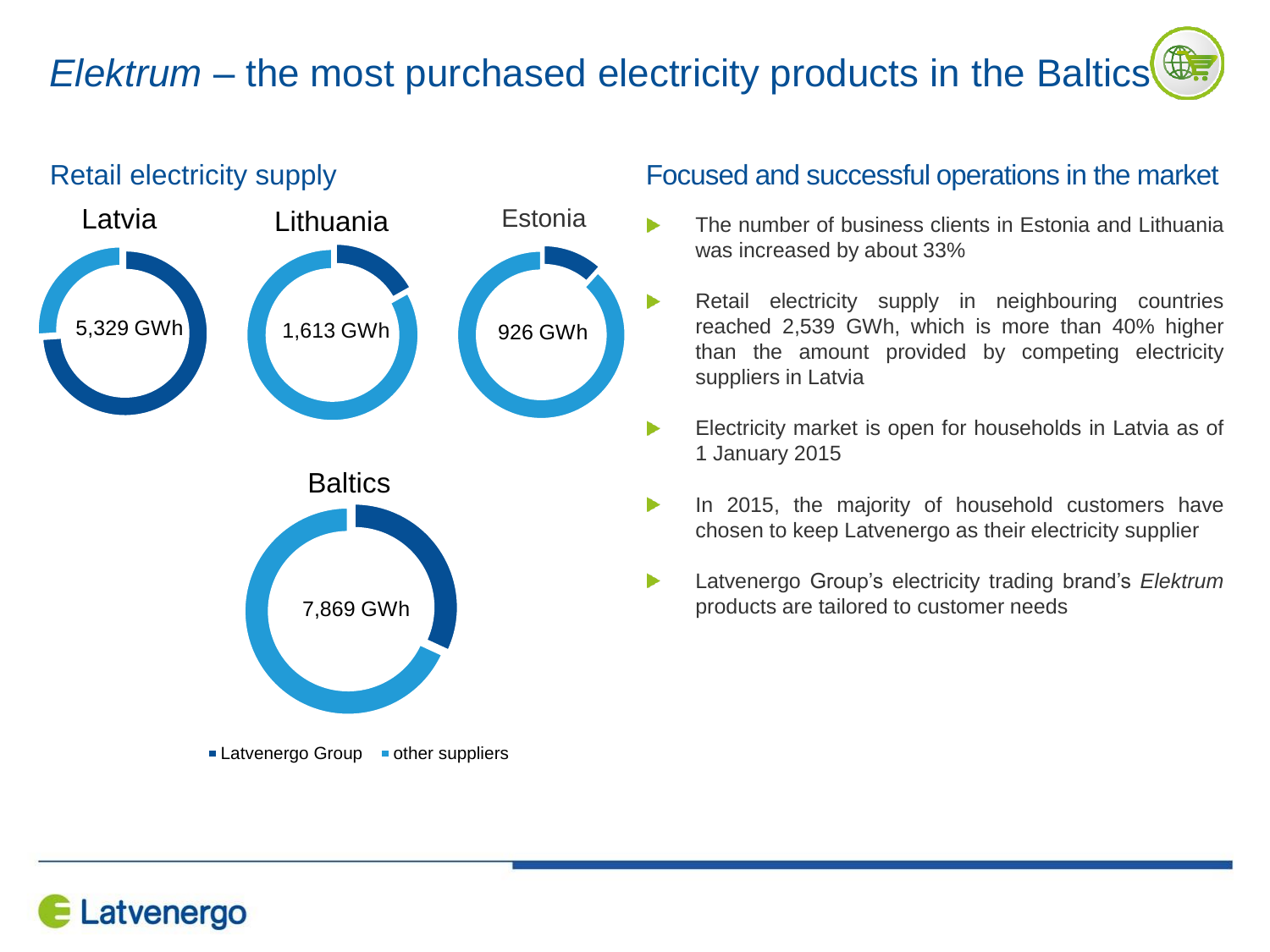# Effective and balanced generation sources



#### 1,925 1,805  $1.648$  2,025 8,688 7,869 0 1 500 3 000 4 500 6 000 7 500 9 000 2014 2015 **GWh Daugava HPPs** Riga CHPPs **Retail electricity supply**

### 2,408 GWh of thermal energy generated



#### 3,882 GWh of electricity generated Riga CHPPs electricity generation increased by 23%

- Riga CHPPs operated in market conjuncture effectively ь planning operating modes and fuel consumption
- $\blacktriangleright$ Similarly to 2014, the water inflow in the Daugava River remained unusually low - the amount of power generated by Daugava HPPs decreased by 6%
- ь The total electricity generated represents 49% of retail electricity supply (2014: 42%)
- Warmer weather conditions determined lower ь consumption of thermal energy – thermal energy generation decreased by 6%.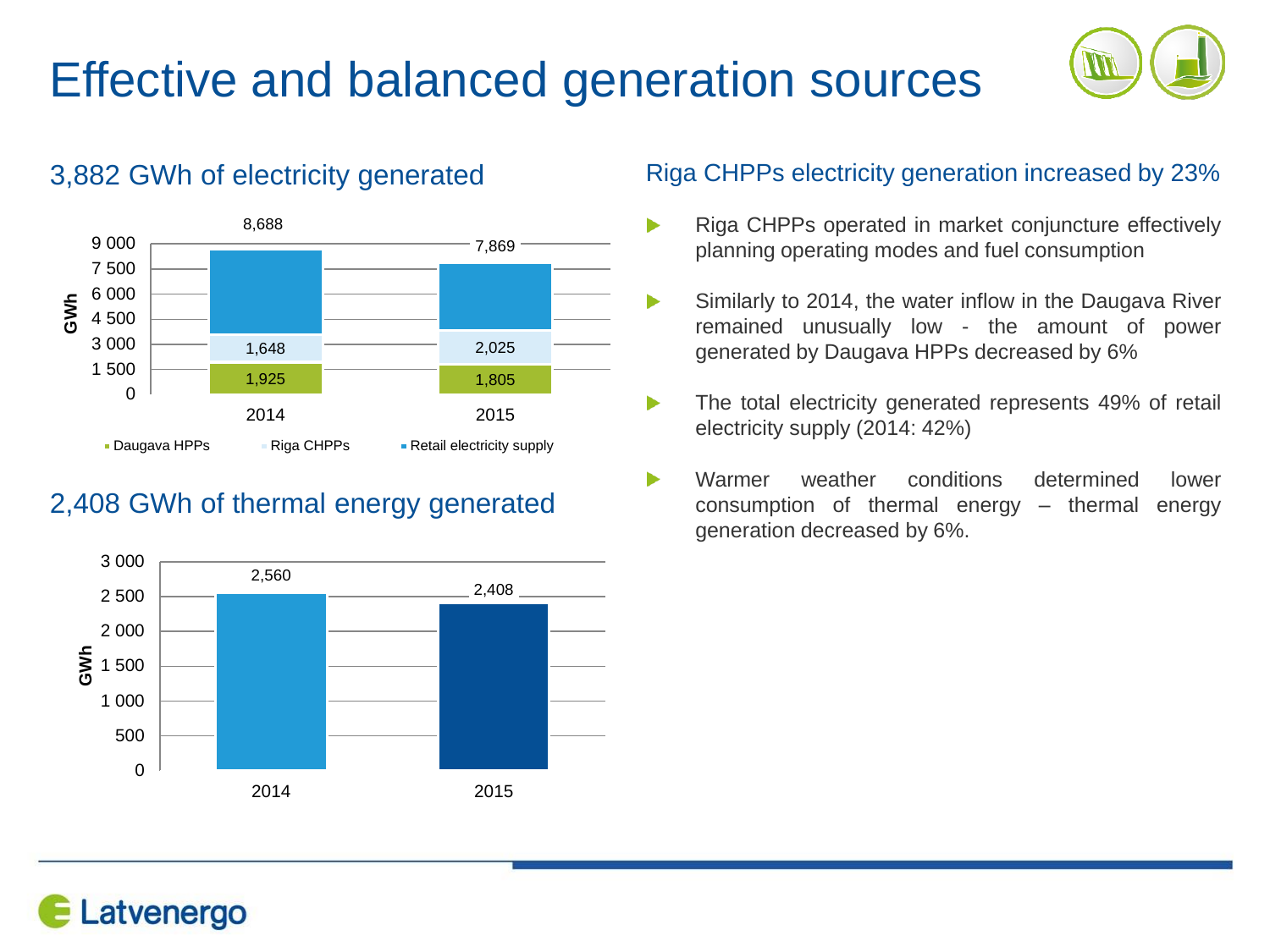## Mandatory procurement PSO fee remains at the previous level

#### Recognised accrued PSO fee income

|                                         |             | 2015   | 2014   | Δ      | $\Delta$ , % |
|-----------------------------------------|-------------|--------|--------|--------|--------------|
| Mandatory procurement PSO fee<br>income | <b>MEUR</b> | 173.3  | 182.5  | (9.2)  | (5%)         |
| Received State grant                    | <b>MEUR</b> | 20.3   | 29.3   | (8.9)  | (31%)        |
| Mandatory procurement<br>expenditures*  | <b>MEUR</b> | 255.7  | 245.9  | 9.8    | 4%           |
| Incl. Cogeneration                      | <b>MEUR</b> | 155.3  | 157.5  | (2.2)  | (1%)         |
| Incl. Renewable energy<br>resources     | <b>MEUR</b> | 99.6   | 88.2   | 11.4   | 13%          |
| <b>Difference</b>                       | <b>MEUR</b> | (62.0) | (34.1) | (27.9) | 82%          |

#### Balanced mandatory procurement PSO fee income and costs

- As of 1 April 2014 the public trader functions are performed by Enerģijas publiskais tirgotājs AS
- Starting from 1 April 2016 PSO fee remains  $\blacktriangleright$ unchanged (EUR 2.679 cents/kWh)
- $\blacktriangleright$ In order to maintain the mandatory procurement PSO fee at the same level, a State grant in the amount of 78.9 MEUR, of which 59.7 MEUR are expected in 2016 (2015: 20.3 MEUR), has been taken into account upon the calculation of the fee
- $\blacktriangleright$ The difference between PSO fee income and expenditures\* was 62.0 MEUR
- Dividends of Latvenergo AS are intended as one  $\blacktriangleright$ of the funding sources for the State grant

\* Mandatory procurement expenditures – costs of electricity purchased within the mandatory procurement and guaranteed fee for electrical capacity installed at power plants minus revenues from sale of purchased electricity on the Nord Pool exchange and plus the costs of mandatory procurement balancing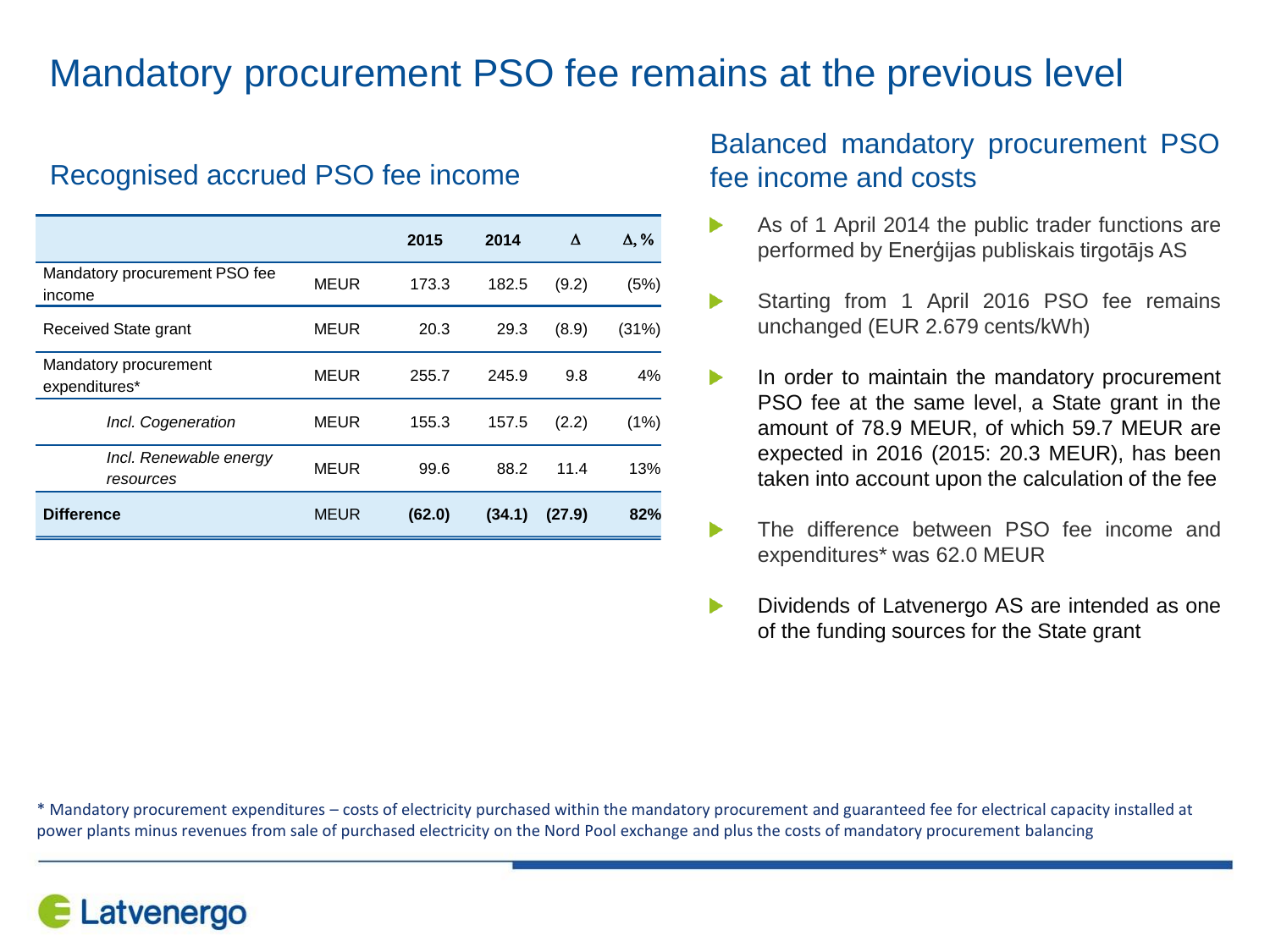#### Investments in distribution assets exceed EUR 100 million. EBITDA





### Electricity distributed



#### Segment revenue and EBITDA Distribution assets increse by 3% due to investments

- ь Investments in distribution assets reached 101.3 MEUR (2014: 99.8 MEUR)
- Positive impact on the results was from lower electricity  $\blacktriangleright$ price
- $\blacktriangleright$ Negative impact on the results was due to decrease by 2% in distributed electricity\*
- On 20 January 2016 Sadales tīkls AS submitted PUC  $\blacktriangleright$ electricity distribution system services tariff rebalancing project

\* The volume of electricity distributed excludes 123 GWh; that amount corresponds to the regulated electricity tariff revenues received at the beginning of 2015, that were recognized in 2014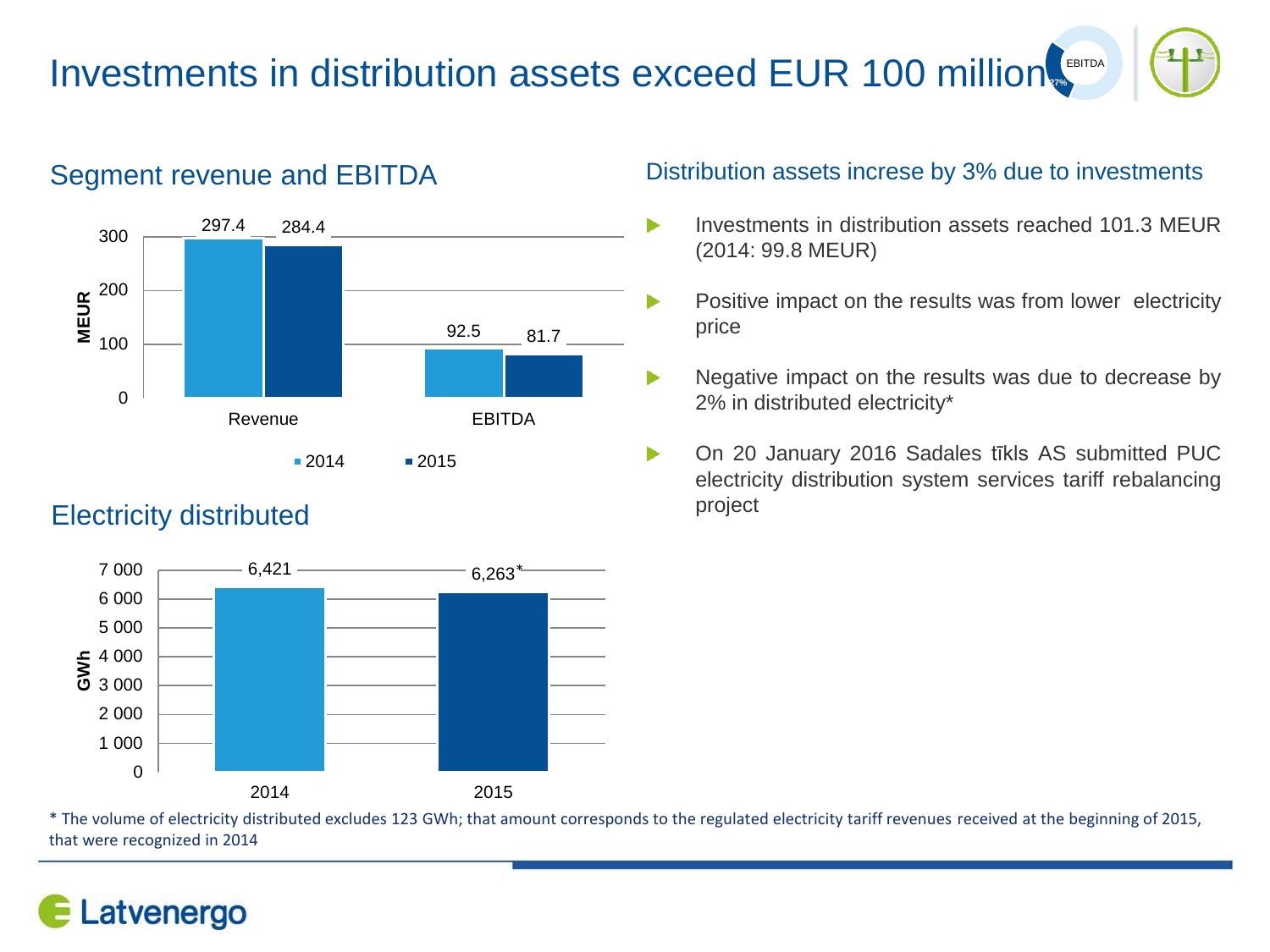#### Transmission system assets – gradually improving returns EBITDA



15%



### Increase in EBITDA by 10% Return on transmission system assets\* – 4.7%

- $\blacktriangleright$ Positive impact on profitability due to a gradual inclusion of the value of regulatory asset revaluation reserve into the lease
- Revenue decrease was influenced by system asset construction and maintenance function transfer to TSO as of 1 January 2015

\* Return on segment assets – operating profit of the segment / average segment assets ((assets at the beginning of the year + assets at the end of the year) /2)

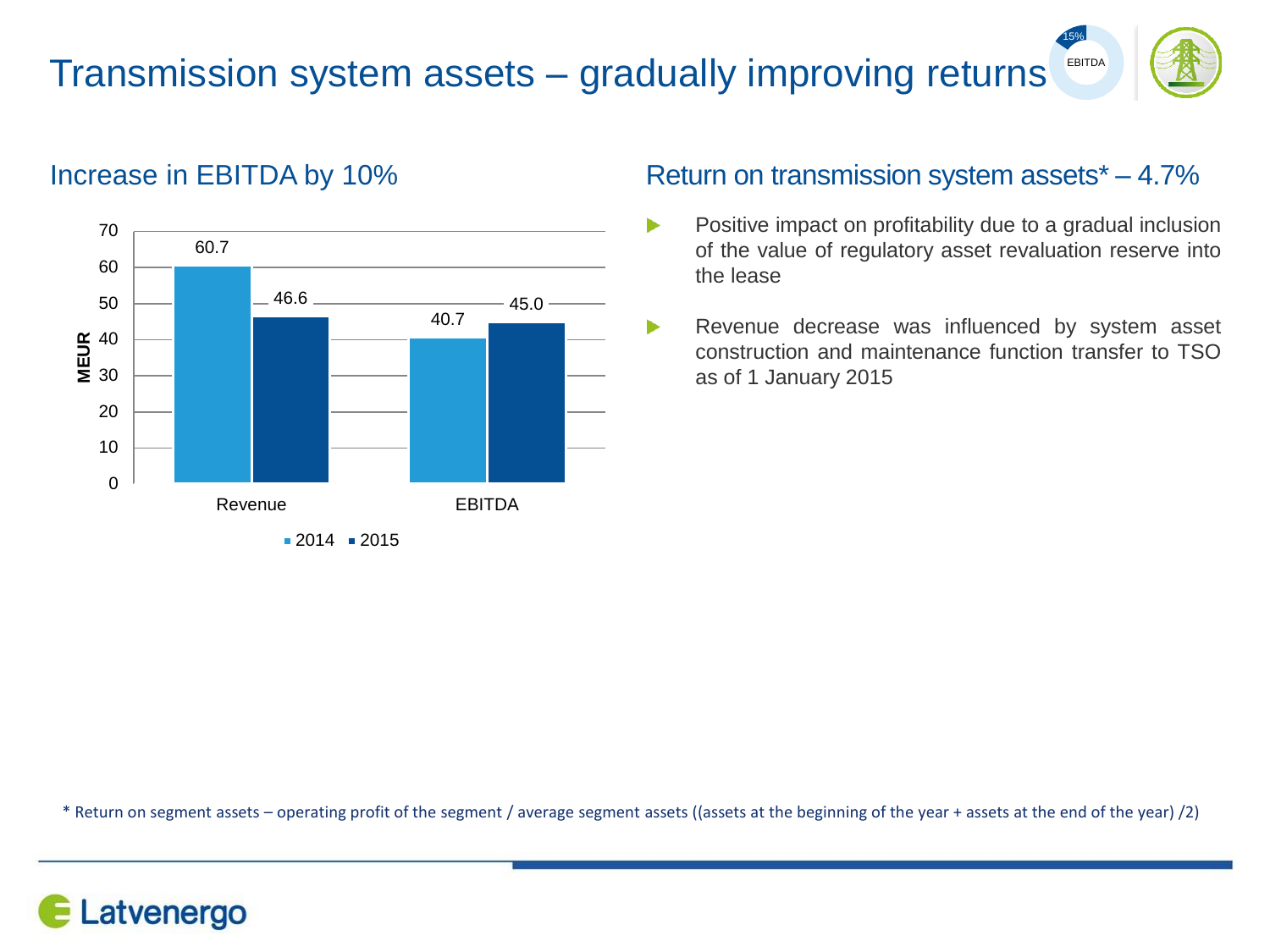# Investments in environmentally friendly projects

### Investments in network assets exceed 60% Investment projects



### Investment increase due to Daugava HPPs hydropower unit reconstruction



- Daugava HPPs hydropower unit reconstruction:
	- $\triangleright$  Estimated costs  $> 200$  MEUR
	- Completion in 2022
	- Reconstruction will provide for further 40-year operation of hydropower units
	- NordBalt 02-330kV, *Kurzeme Ring*:
		- ▶ Total costs ~220 MEUR
			- ▶ incl. 95 MEUR in the 1st and 2nd stage of the project
		- Completion in 2019
		- EU co-funding for the final stage 45%
		- Estonia Latvia third power transmission network interconnection
			- Estimated costs ~ 100 MEUR
			- Completion till 2020
			- EU co-funding 65%
			- Environmental impact assessment of the ь interconnection project is being carried out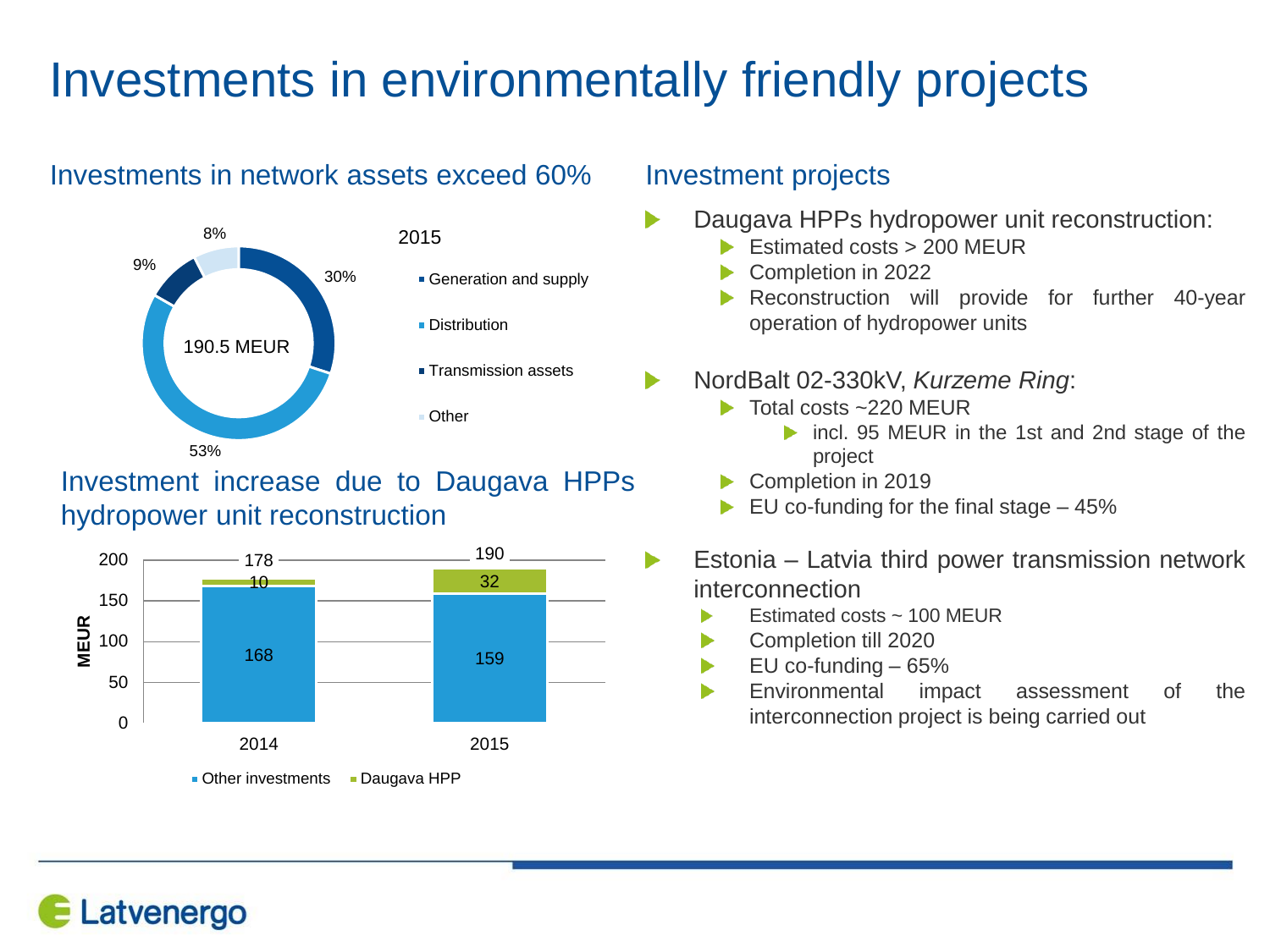# Diversified borrowing sources

### More than 1/5 of the total borrowings are bonds Debt repayment schedule

- Financial needs for coming investment projects and  $\blacktriangleright$ refinancing of loans are attracted in a timely manner
- *Green* bonds in the amount of EUR 75 million were  $\blacktriangleright$ issued, Moody's assigned Baa2 (stable) to the bonds
- At the beginning of 2015 Moody's upgraded Latvenergo  $\blacktriangleright$ AS credit rating to Baa2 with a stable outlook and on 12 February 2016 reconfirmed the rating
- Capital ratio 60%



■ Loans ■ Bonds

### Lenders by category **Liquidity**

Latvenergo



- **International investment** banks
- Commercial banks
- - Bonds

| Liquid assets (cash and short term bank<br>deposits with maturity up to 3 months) | <b>104.5 MEUR</b> |
|-----------------------------------------------------------------------------------|-------------------|
|                                                                                   |                   |
| Committed long-term loans                                                         | 290.0 MEUR*       |
| Investment in liquid financial assets                                             | <b>28.5 MEUR</b>  |
| Additional liquidity reserves                                                     | 318.5 MEUR        |

\* As of 31.12.2015. After the reporting end of the reporting period a long-term loan in the amount of 40.0 MEUR was withdrawn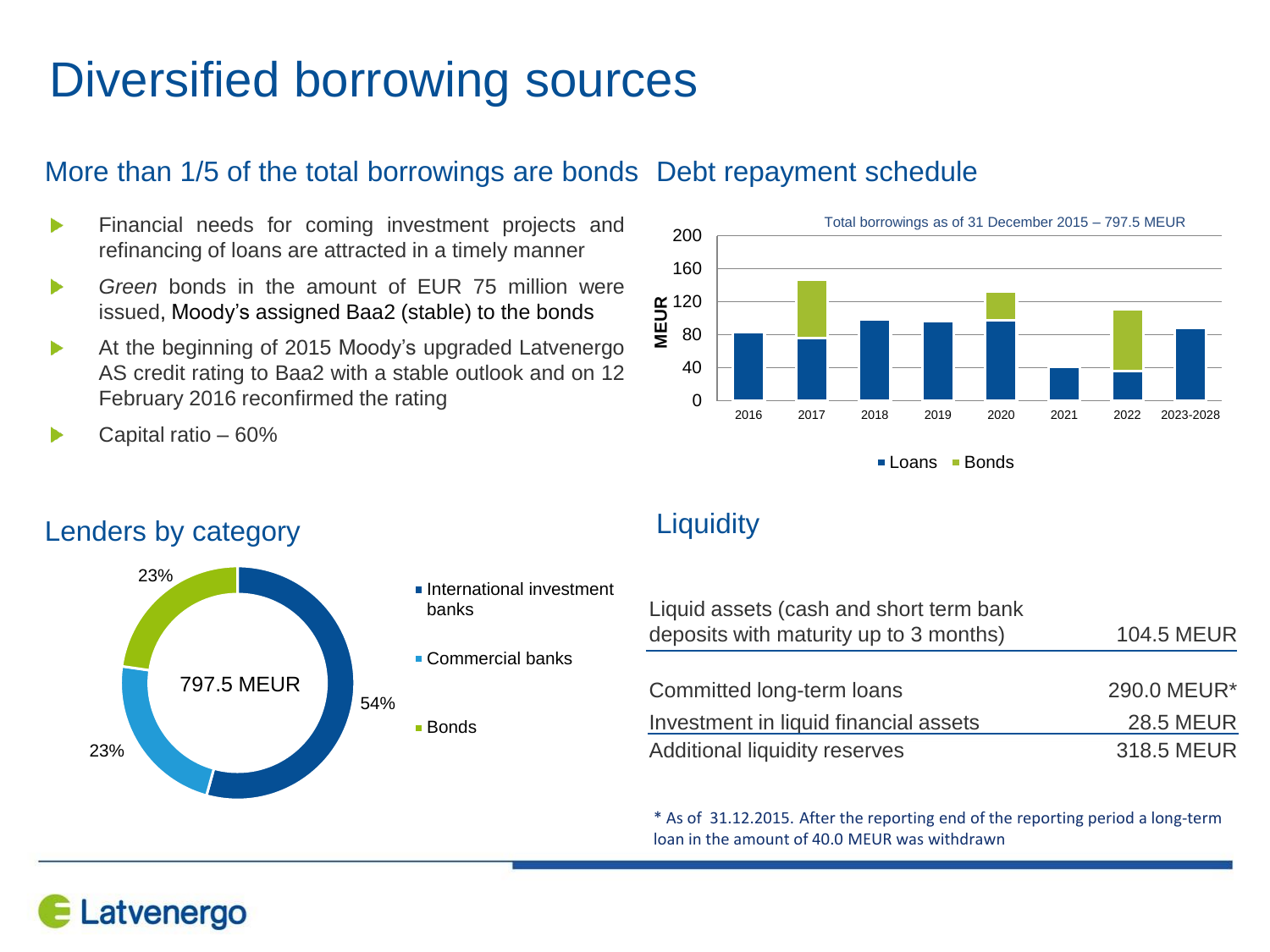### **Contacts**

E-mail: investor.relations@latvenergo.lv Website: http://www.latvenergo.lv

Latvenergo AS

Pulkveža Brieža iela 12 Riga, LV-1230 Latvia



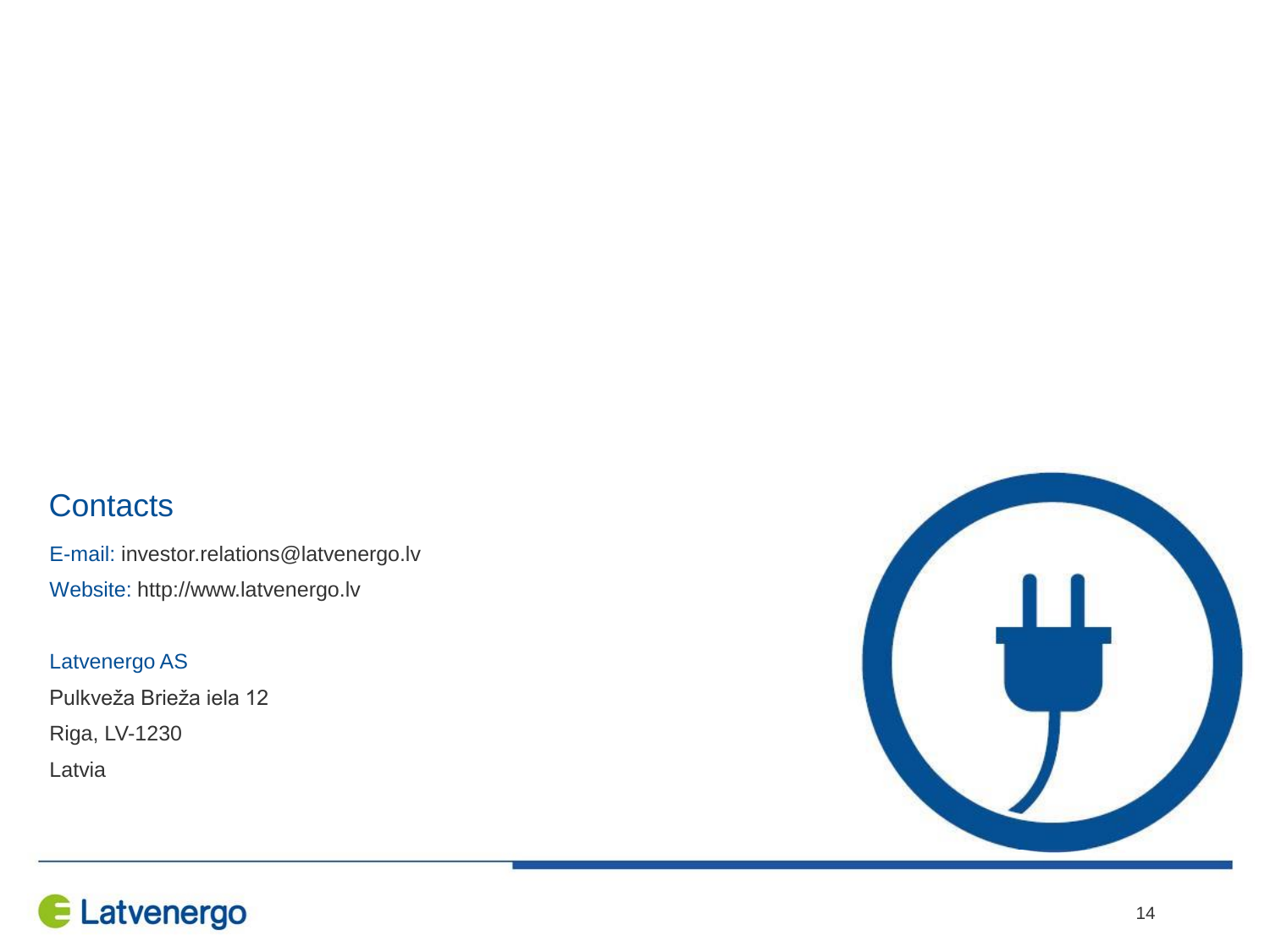## Abbreviations

- EC European Commission
- EU European Union
- HPPs Hydropower plants
- IFRS International Financial Reporting Standards
- PSO fee Public service obligation fee
- PUC Public Utilities Commission
- Riga CHPPs Riga combined heat and power plants
- TSO Transmission system operator

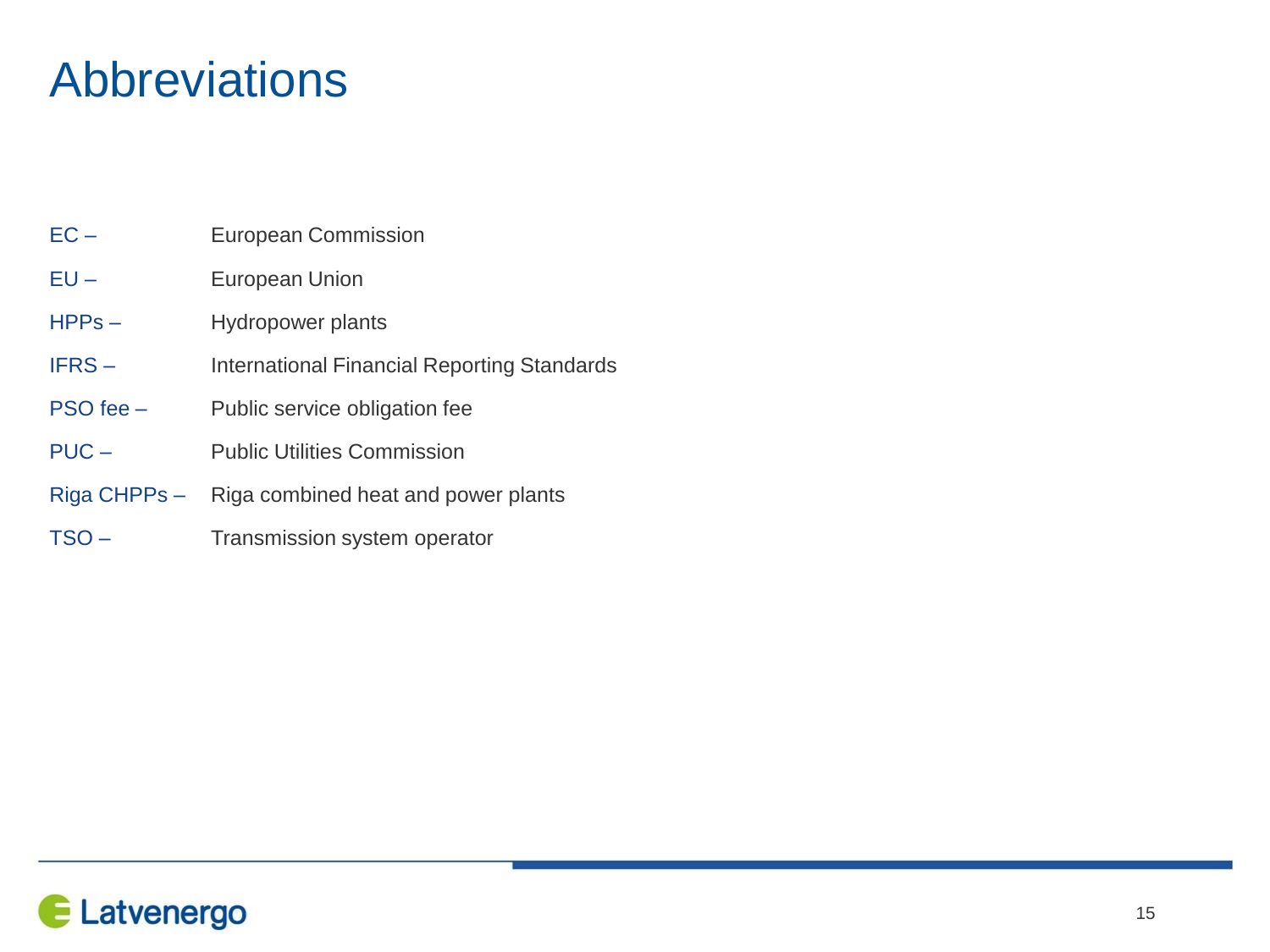# Consolidated Statement of Profit or Loss\*

|                                                                                                  | 2015           | 2014           |
|--------------------------------------------------------------------------------------------------|----------------|----------------|
|                                                                                                  |                |                |
|                                                                                                  | <b>EUR'000</b> | <b>EUR'000</b> |
|                                                                                                  |                |                |
| Revenue                                                                                          | 929 128        | 1 010 757      |
| Other income                                                                                     | 4 8 8 0        | 5 2 7 3        |
| Raw materials and consumables used                                                               | (470 444)      | (621 285)      |
| Personnel expenses                                                                               | (94609)        | (97954)        |
| Depreciation, amortisation and impairment of intangible assets and property, plant and equipment | (198 827)      | (187595)       |
| Other operating expenses                                                                         | (61940)        | (59953)        |
| <b>Operating profit</b>                                                                          | 108 188        | 49 243         |
| Finance income                                                                                   | 2 9 2 6        | 3 0 0 4        |
| Finance costs                                                                                    | (18579)        | (20 380)       |
| Share of profit / (loss) of associates                                                           |                | (357)          |
| <b>Profit before tax</b>                                                                         | 92 535         | 31 510         |
| Income tax                                                                                       | (7496)         | (1720)         |
| Profit for the year                                                                              | 85 039         | 29 7 9 0       |

\* Prepared in accordance with the IFRS as adopted by the EU

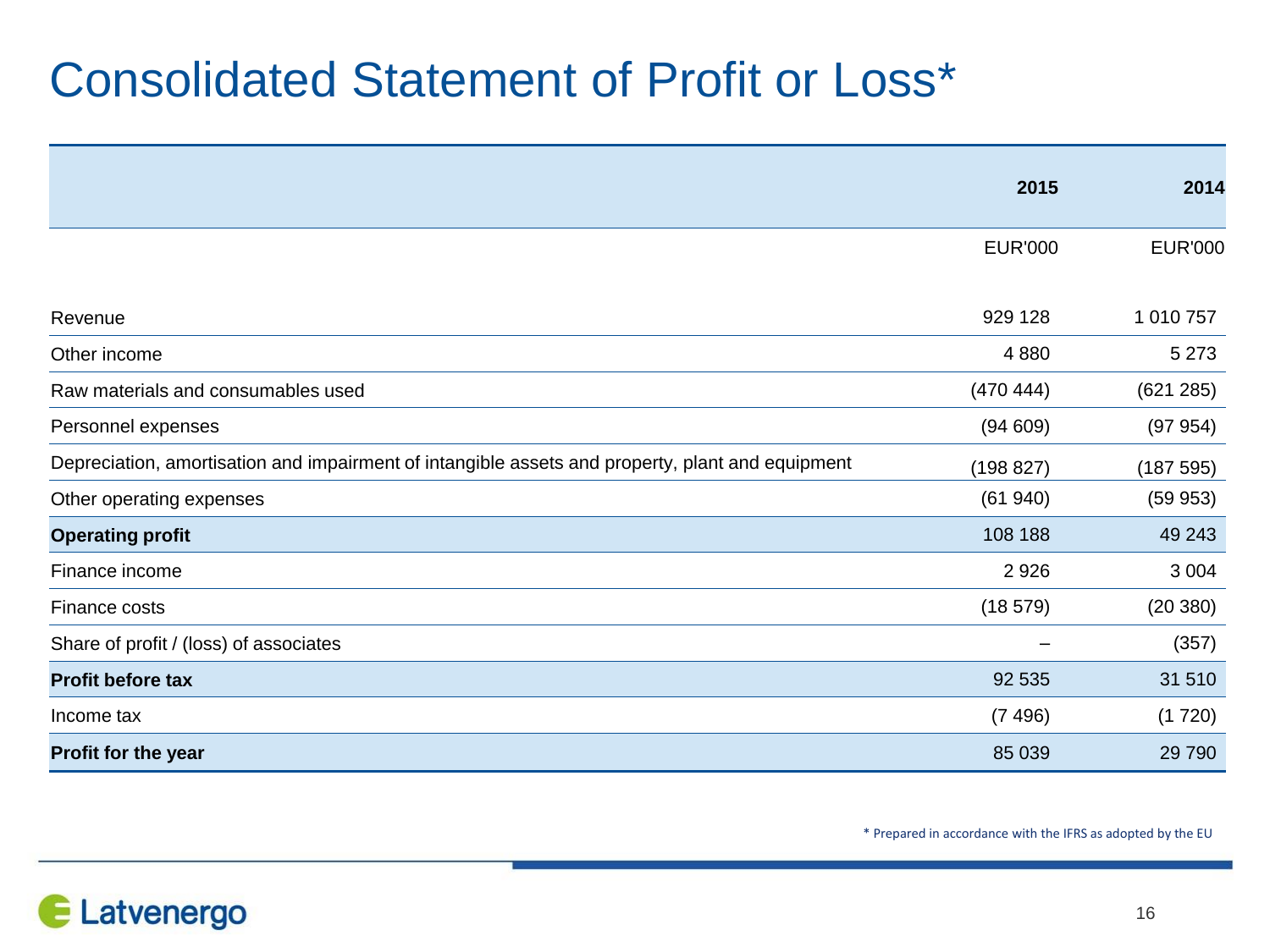# Consolidated Statement of Financial Position\*

|                                                             | 31/12/2015     | 31/12/2014     |
|-------------------------------------------------------------|----------------|----------------|
|                                                             | <b>EUR'000</b> | <b>EUR'000</b> |
| <b>ASSETS</b>                                               |                |                |
| Non-current assets                                          |                |                |
| Intangible assets                                           | 14 4 05        | 13 011         |
| Property, plant and equipment                               | 3 076 256      | 3 066 316      |
| Investment property                                         | 696            | 1 3 4 3        |
| Non-current financial investments                           | 41             | 41             |
| Other non-current receivables                               | 1712           | 14             |
| Investments in held-to-maturity financial assets            | 20 609         | 28 5 28        |
| Total non-current assets                                    | 3 113 719      | 3 109 253      |
| <b>Current assets</b>                                       |                |                |
| Inventories                                                 | 24 791         | 22 560         |
| Trade receivables and other receivables                     | 263 452        | 233 045        |
| Deferred expenses                                           | 3 0 0 8        | 707            |
| Investments in held-to-maturity financial assets            | 7859           |                |
| Cash and cash equivalents                                   | 104 543        | 121 011        |
| <b>Total current assets</b>                                 | 403 653        | 377 323        |
| <b>TOTAL ASSETS</b>                                         | 3 517 372      | 3 486 576      |
| <b>EQUITY</b>                                               |                |                |
| Share capital                                               | 1 288 531      | 1 288 446      |
| Reserves                                                    | 669 596        | 645 829        |
| Retained earnings                                           | 131 662        | 79 995         |
| Equity attributable to equity holders of the Parent Company | 2 089 789      | 2 014 270      |
| Non-controlling interests                                   | 6913           | 6531           |
| <b>Total equity</b>                                         | 2 096 702      | 2 0 20 8 0 1   |
| <b>LIABILITIES</b>                                          |                |                |
| Non-current liabilities                                     |                |                |
| <b>Borrowings</b>                                           | 714 291        | 688 297        |
| Deferred income tax liabilities                             | 273 987        | 268 026        |
| Provisions                                                  | 15 984         | 15 588         |
| Derivative financial instruments                            | 8 2 9 1        | 11 698         |
| Other liabilities and deferred income                       | 196 386        | 194 474        |
| <b>Total non-current liabilities</b>                        | 1 208 939      | 1 178 083      |
| <b>Current liabilities</b>                                  |                |                |
| Trade and other payables                                    | 117 249        | 139 909        |
| Income tax payable                                          | 4 0 0 7        | 3              |
| Borrowings                                                  | 83 192         | 138 925        |
| Derivative financial instruments                            | 7 2 8 3        | 8855           |
| <b>Total current liabilities</b>                            | 211 731        | 287 692        |
| TOTAL EQUITY AND LIABILITIES                                | 3 517 372      | 3 486 576      |
|                                                             |                |                |

Latvenergo E

\* Prepared in accordance with the IFRS as adopted by the EU